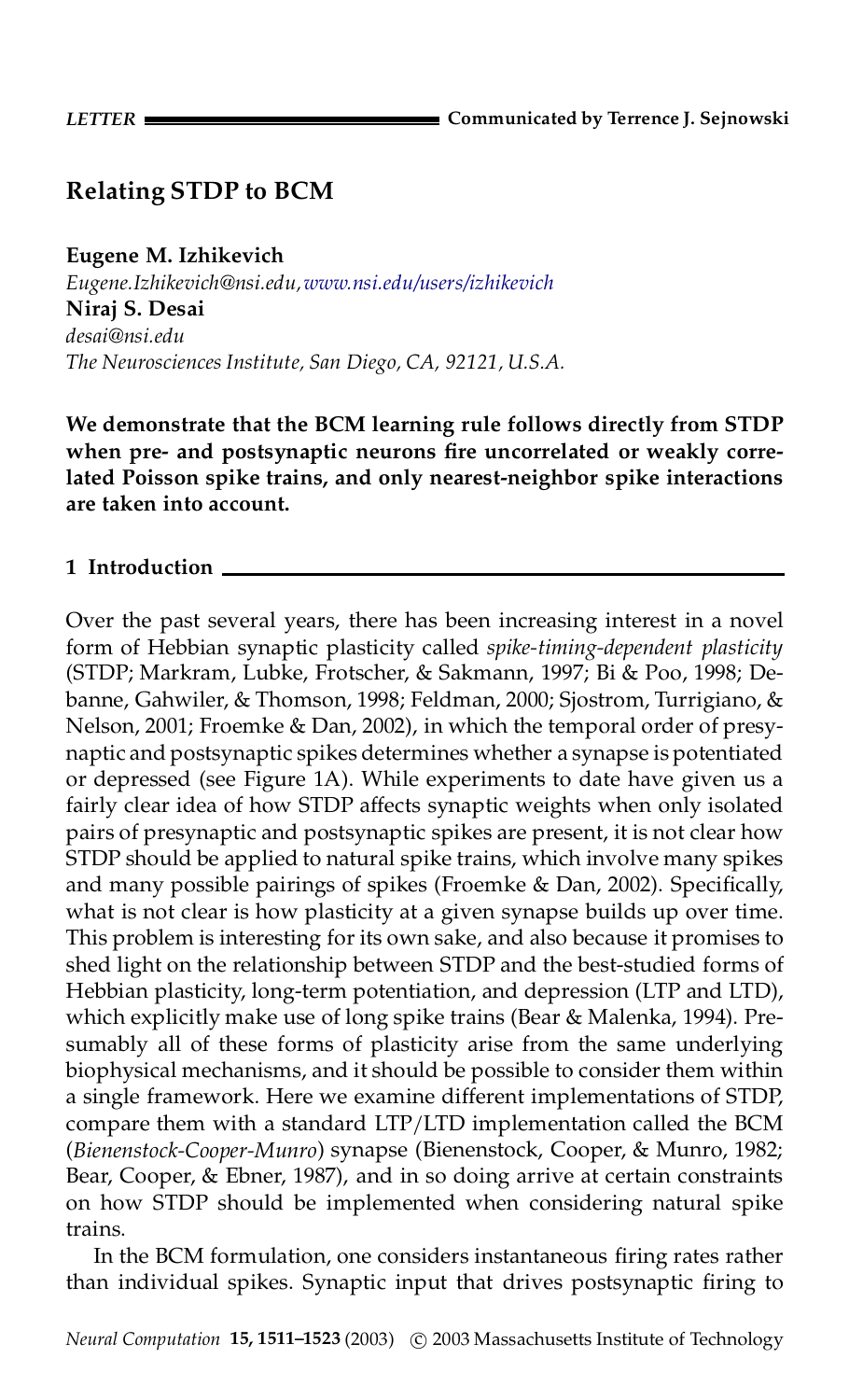

Figure 1: The STDP curve. The parameters  $A_+ = 103\%$ ,  $\tau_+ = 0.014$  sec,  $A_{-} = -51\%$ ,  $\tau_{-} = 0.034$  sec are taken from Froemke and Dan (2002). (B) Function controlling synaptic plasticity at the Cooper synapse receiving 20 Hz presynaptic stimulation. Data points (circles) are from visual cortex experiments by Kirkwood et al. (1996). Parameters from Figure 1A in equation 3.1 result in the normal curve. Increasing  $\tau_{+}$  by 10% results in the "deprived" curve. (C) All-toall implementation of STDP: the net synaptic change is a combination of small changes induced by all possible pre- and postsynaptic pairs. (D) The result of application of STDP rule to Poisson spike trains: presynaptic: 10 Hz and 100,000 spikes; postsynaptic: *x* Hz and matching number of spikes. The analytical curves are derived in supplemental materials. (E) The nearest-neighbor implementation of STDP. For each presynaptic spike, only one preceding andone succeeding postsynaptic spike are considered. (F) The resulting BCM function. Parameters are as in Figure 1A.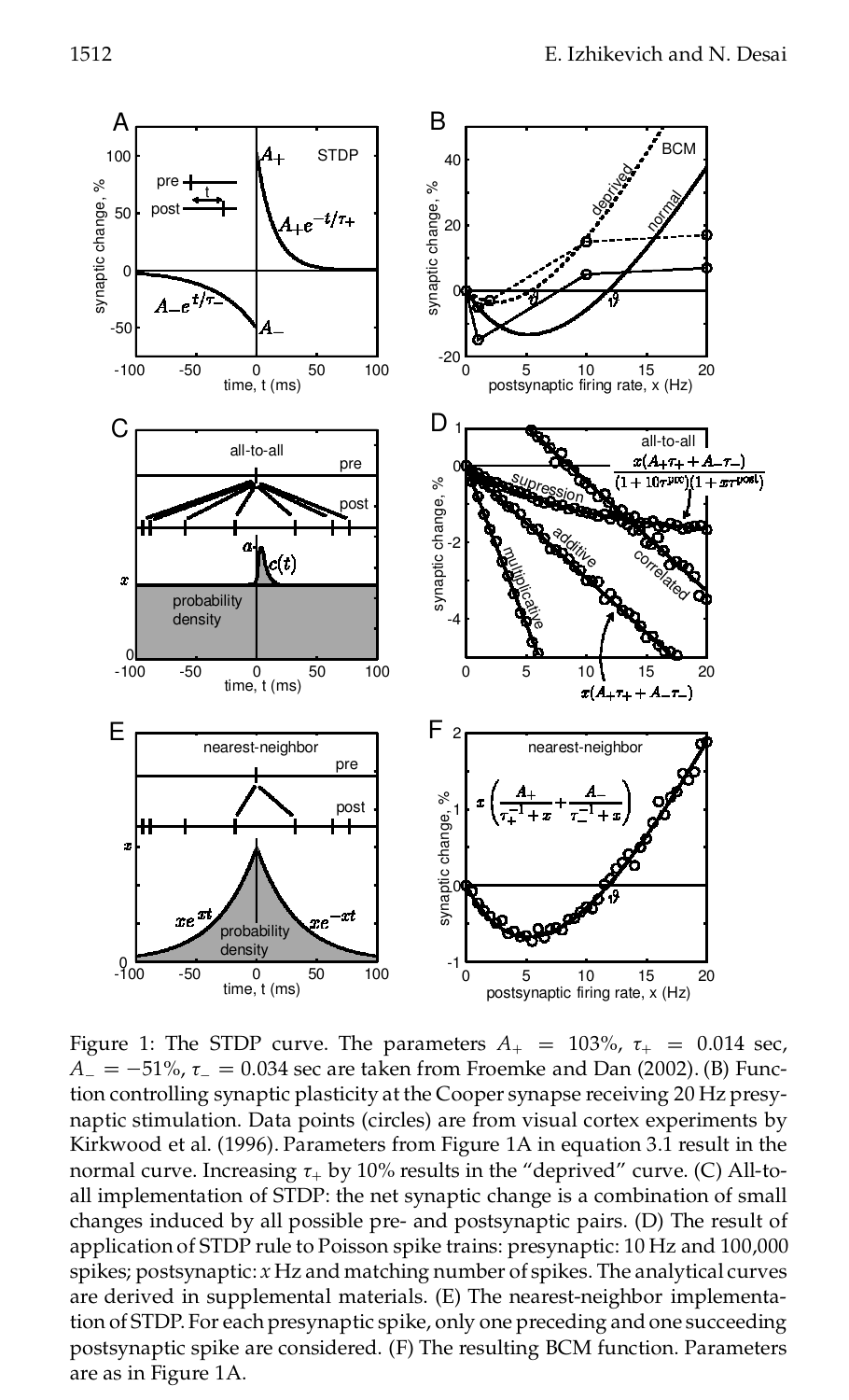high levels results in an increase in synaptic strength, whereas input that produces only low levels of postsynaptic firing results in a decrease (see Figure 1B). The threshold firing rate, the crossover point between potentiation and depression, is itself a slow function of postsynaptic activity, moving so as to make potentiation more likely when average activity is low and less likely when it is high. This sliding of the threshold serves to stabilize network activity and promote competition between synapses (Bienenstock et al., 1982). Considerable experimental evidence for this kind of plasticity has been obtained in neocortex and hippocampus at some of the same synapses at which evidence for STDP has also been obtained (Bi & Poo, 1998; Froemke & Dan, 2002; Kirkwood, Dudek, Gold, Aizenman, & Bear, 1993). Even so, it is not obvious how BCM plasticity and STDP are related or even if they are compatible. Consider, as an illustration, the extreme case in which all spikes of the postsynaptic neuron occur after those of the presynaptic one. This will always result in potentiation by an STDP rule, but it could result in either depression or potentiation by the BCM rule, depending on the exact value of the postsynaptic firing rate. To clarify this issue, we compare the two kinds of plasticity more closely in a more biologically realistic regime—that of uncorrelated or weakly correlated presynaptic and postsynaptic neurons that fire in a nearly Poisson manner, as do cortical neurons in vivo.

## **2 Classical Implementations of STDP**

The form of the STDP curve, with its well-matched potentiation and depression portions, might cause one to guess that STDP applied to this kind of natural spike train should lead to a BCM-like curve similar to the one in Figure 1C. On the one hand, the peak of the potentiation half of the curve is larger than the minimum of the depression half, which suggests that high firing rates (small interspike intervals) should result in a net potentiation. On the other hand, the tail of the depression half is longer than the tail of the potentiation one, which suggests that low firing rates (large interspike intervals) should result in a net depression. And at some intermediate firing rate, a crossover should occur. But in fact, as we demonstrate in Figure 1D, this is not necessarily true.

A straightforward application of the STDP rule does not lead to potentiation in any case, when one uses independent Poisson spike trains with a mean postsynaptic firing rate  $x$ . In the standard additive implementation of STDP (Song, Miller, & Abbott, 2000), for each presynaptic spike, one takes into account all preceding and all succeeding postsynaptic spikes and then sums the contributions of the various pairings. If postsynaptic firing is a random process that is relatively independent of presynaptic firing, then the postsynaptic firing density is relatively flat, as in Figure 1C (no peak). Consequently, all postsynaptic spikes that precede the presynaptic one essentially sample the depression curve, and all postsynaptic spikes that follow the presynaptic one sample the potentiation curve. (Mathemat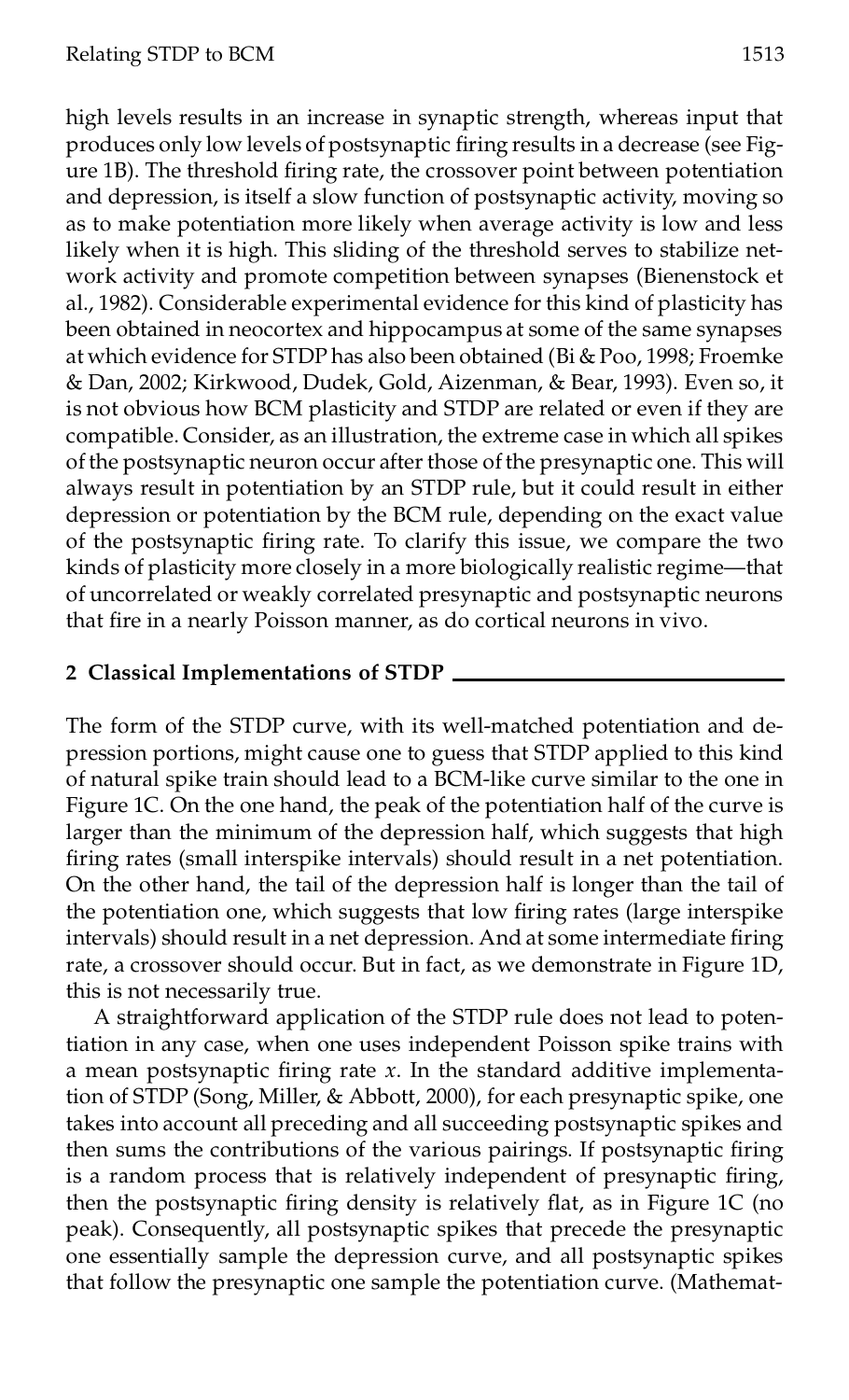ical details of this procedure are given in the appendix.) The net effect is, then, the difference between the area under the positive portion of the STDP curve and the area under the negative portion, multiplied by the postsynaptic firing rate  $x$ . As a function of  $x$ , this is merely a straight line, in which potentiation never results, no matter how high the firing rate.

One can relax the assumption of completely uncorrelated pre- and postsynaptic spike trains and consider the case when postsynaptic firing density has a small peak right after the presynaptic firing (function  $c(t)$  in Figure 1C). The magnitude of the peak *a* may be constant, or it may scale with the postsynaptic firing rate *x*. Both cases, considered in the appendix, result in a linear synaptic change similar to that produced by additive STDP without correlations. The case of constant *a* shifts the straight line up (see Figure 1D), while the case of  $a$  proportional to  $x$  changes the slope of the line. In any case, one does not see the transition from LTD to LTP, as is required by the BCM rule.

Also inadequate from this standpoint is a modification of the STDP rule recently proposed by Froemke and Dan (2002), in which the efficacy of each spike is suppressed by the preceding spikes of the same neuron, so that activity-induced synaptic modification depends not only on the relative spike timing between neurons, but also on the spiking pattern within each neuron. Specifically, these authors propose that associated with each presynaptic and postsynaptic neuron is an efficacy variable that drops to zero following a spike and that relaxes exponentially back to one (its maximal value) with a characteristic time  $\tau^{\text{pre}}$  and  $\tau^{\text{post}}$  on the order of tens of milliseconds. However, this proposal for treating multiple interactions cannot account for the potentiation of synapses at high firing rates. As we show in the appendix, the modification is basically equivalent to the standard STDP implementation, the only difference being that the presynaptic and postsynaptic spikes are now in chronic state of suppression. The precise numbers are changed, but the qualitative picture is not.

In the appendix, we explicitly consider eight implementations of STDP. In particular, we find that treating interactions between multiple pairs of spikes multiplicatively (van Rossum, Bi, & Turrigiano, 2000) rather than additively—that is, imagining that each pairing changes the conductance by a percentage of its existing value rather than by a fixed amount—makes no real difference. Additive and multiplicative models are in some cases equivalent because the latter often reduces to the former when one considers the logarithms of weights rather than the weights themselves.

#### **3 Nearest-Neighbor Implementation of STDP**

What does make a difference—what does make STDP compatible with BCM (and with classical LTP/LTD more generally)—is restricting which pairings contribute to plasticity (Sjostrom et al., 2001; van Rossum et al., 2000). Rather than considering all presynaptic and postsynaptic pairings equally,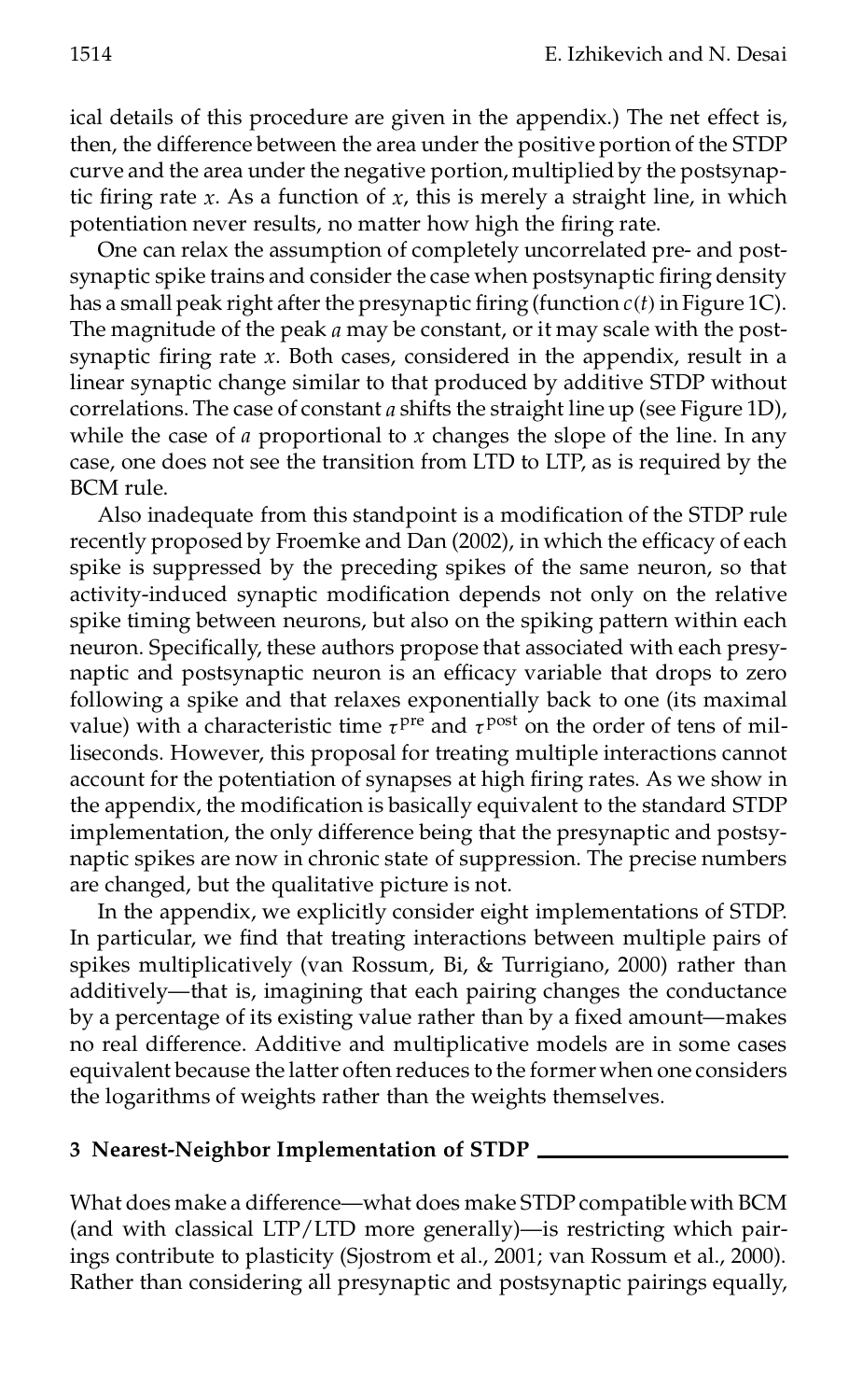there are good reasons to consider only nearest-neighbor pairs. One reason is that postsynaptic spikes backpropagate into the dendritic tree and reset the membrane voltage in dendritic spines. Consequently, the most recent postsynaptic spike overrides the effect of all the earlier spikes, so that the membrane voltage is really only a function of time since the latest postsynaptic spike. Similarly, the first succeeding postsynaptic spike may override the effect of subsequent spikes due to calcium saturation or glutamate receptor desensitization. Making this assumption, one finds that when the postsynaptic spike train is a Poisson process with firing rate  $x$ , the postsynaptic probability density (the probability of observing a spike with a certain delay *t*) becomes exponential in time,  $xe^{-xt}$ , as in Figure 1E (here we consider uncorrelated trains again). High (low) firing rates  $x$  result in predominantly small (large) intervals and hence in potentiation (depression). The expected magnitude of synaptic modification per one presynaptic spike has the form

$$
C(x) = \overbrace{\int_0^\infty A_+ e^{-t/\tau_+} x e^{-xt} dt}_{\tau_+ + x} + \overbrace{\int_{-\infty}^0 A_- e^{t/\tau_-} x e^{xt} dt}_{\tau_- + x} \tag{3.1}
$$

depicted in Figure 1F. It coincides with the BCM synapse in the sense that low activity results in depression and large activity results in potentiation. Incidentally, the assumption of strictly nearest-neighbor pairs can be relaxed and the result retained if one instead considers one preceding but all succeeding postsynaptic spikes (semi-nearest-neighbor implementation). This also leads to the BCM synapse, as we show in the appendix.

Having an analytic expression for STDP's effects at a given firing rate  $x$  (see equation 3.1) allows us to attempt to relate data obtained using STDP and LTP/LTD experimental protocols more quantitatively. In particular, equation 3.1 indicates that the threshold between potentiation and depression (the zero crossing of  $C(x)$ ),

$$
\vartheta = -\frac{A_{+}/\tau_{-} + A_{-}/\tau_{+}}{A_{+} + A_{-}},\tag{3.2}
$$

has positive values when

- $A_+$  >  $|A_-|$  (potentiation dominates depression for short intervals);
- $|A_{-}|\tau_{-} > A_{+}\tau_{+}$  (depression area is greater than potentiation area).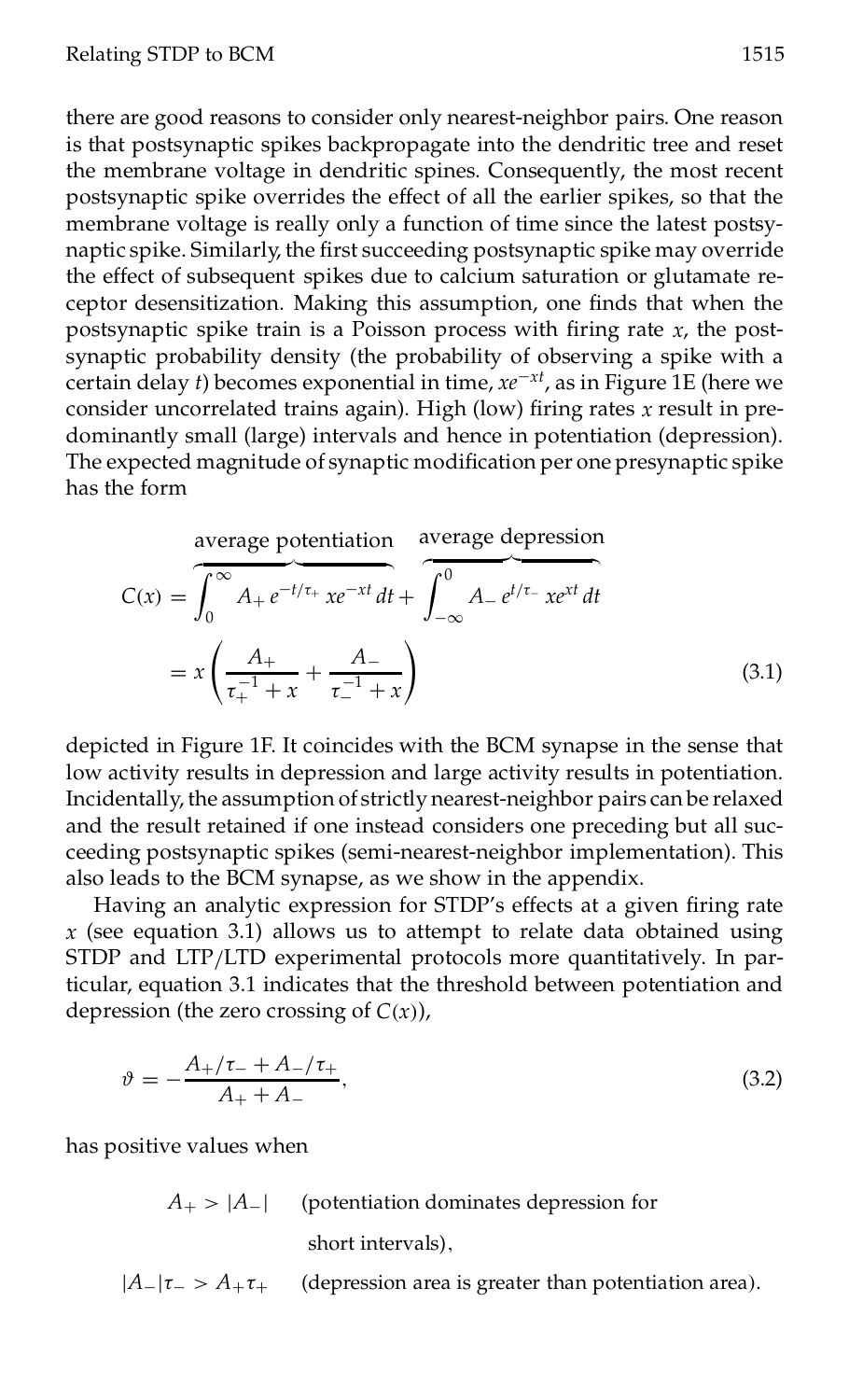Using the STDP parameters obtained in layer 2/3 rat visual cortex (Froemke & Dan, 2002), we calculate a threshold value of around 12 Hz, which is near the value of 9 Hz found using LTP/LTD protocols in the same brain area (Kirkwood, Rioult, & Bear, 1996). One key feature of the BCM learning rule is that the threshold does not have a fixed value but slides between higher and lower values as a slow function of postsynaptic activity (Bienenstock et al., 1982). Equation 3.1 can be used to relate the sliding of the threshold to the biophysical processes underlying plasticity. In particular, the potentiation time constant  $\tau_{+}$  most likely depends on the kinetics of NMDA receptors, which in turn depend on their subunit composition. It has been shown (Philpot, Sekhar, Shouval, & Bear, 2001) that low levels of postsynaptic activity due to light deprivation increase the ratio of NR2B subunits to NR2A subunits in NMDA receptors. This in turn increases the time constant of NMDA receptors by up to 20%. As one can see from equation 3.2 and in Figure 1B, increasing  $\tau_{+}$  by as little as 10% results in sliding the calculated threshold by a factor of two, which is in agreement with the experimental data (Kirkwood et al., 1996).

#### **Discussion**

The question of how interactions between multiple spike pairs should be treated given an STDP rule has been considered previously (Sjostrom et al., 2001; Froemke & Dan, 2002; Song et al., 2000; van Rossum et al., 2000). In theoretical articles, the choice between applying the rule to all spike pairings or only to nearest-neighbor pairings has been made on a somewhat ad hoc basis, without a real empirical or biological justification. In experimental articles in which the question has been considered, the answers given have been limited in scope. Specifically, they have been limited to explaining data generated by applying STDP experimental protocols. What they have neglected is that a proper approach should take into account both STDP and classical LTP/LTD. Here we have attempted to do so, and our study suggests that the most widely used STDP implementations may not be adequate: the pairings should be restricted to only proximal spike pairs. And we see that a handful of reasonable assumptions generates a simple equation that can link the parameters of STDP to the BCM formulation of  $LTP/LTD$ , resulting in a more intuitive picture of how these forms of plasticity are related.

We have been considering two phenomenological models of plasticity, STDP and BCM, and important questions remain about how these models relate to the actual biophysical processes underlying synaptic plasticity. Although considerable data have been gathered about STDP applied to a single pair of spikes, many other aspects of this rule have yet to be worked out experimentally—for example, the issue of multiple spike pairs that we address in this theoretical article, as well as whether changes in synaptic efficacy depend on the size of the synapse. While the BCM formulation of LTP/LTD has been influential, how well it describes the empirical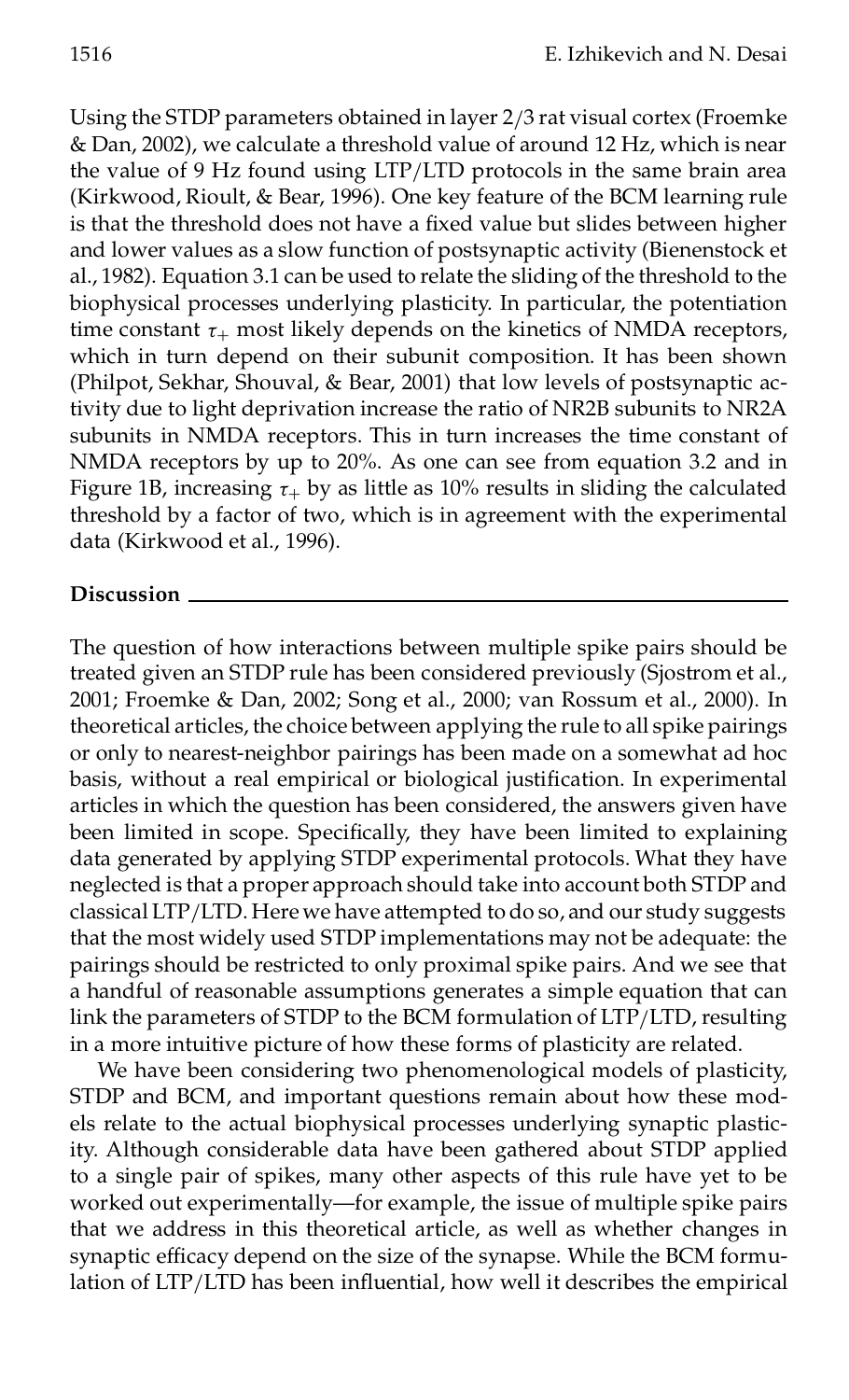data is open to question. Tests of the BCM idea have been largely indirect and have not convincingly validated certain aspects of the theory, in particular the idea that only postsynaptic activity determines the sign of plasticity.

## **4 Conclusion**

This article addresses an important theoretical issue: how STDP, a novel form of Hebbian plasticity that has attracted much attention recently, relates to classical long-term potentiation and depression, in the form of the Cooper (or BCM) synapse. It is commonly (though not universally) believed that these two forms of plasticity arise from the same underlying biophysical process. The relationship between the two has been explored by, among others, van Rossum et al. (2000), Senn, Markram, & Tsodyks (2001), Kempter, Gerstner, & van Hemmen (1999, 2001), Castellani, Quinlan, Cooper, & Shouval (2001), and Abarbanel, Huerta, & Rabinovich (2002), though no attempts have been to contrast different implementations of STDP with respect to BCM.

Here we have determined conditions under which one is equivalent to the other, and by making a handful of biologically plausible assumptions, such as Poissonian spiking, we have derived a simple equation that relates one form of plasticity to the other (see equation 3.1 or Figure 1F). We believe that this is an important step in reconciling STDP and classical LTP/LTD and will be of use to a broad range of researchers, ranging from electrophysiologists studying synaptic plasticity to computational neuroscientists interested in understanding dynamics of networks.

## **Appendix: Different Implementations of STDP**

If  $\tau = t_j^{\text{post}} - t_i^{\text{pre}}$  is the interval between the *i*th and the *j*th spikes of the presynaptic and postsynaptic neurons, then the STDP synaptic modification is given by

$$
w_{ij} = \begin{cases} A_+e^{-\tau/\tau_+} & \text{if } \tau > 0\\ A_-e^{+\tau/\tau_-} & \text{if } \tau < 0, \end{cases}
$$

where  $A_+ = 103$ ,  $A_- = -51$ ,  $\tau_+ = .014$  sec, and  $\tau_- = .034$  sec are experimentally determined STDP parameters for layer 2/3 visual cortical neurons (Froemke & Dan, 2002). See Figure 1A.

Poisson spike trains with firing rates of 10 Hz and  $x$  Hz were generated for presynaptic and postsynaptic neurons, respectively. The postsynaptic ring rate *x* was varied systematically between 0 and 20 Hz, and the average synaptic modification per presynaptic spike was calculated using eight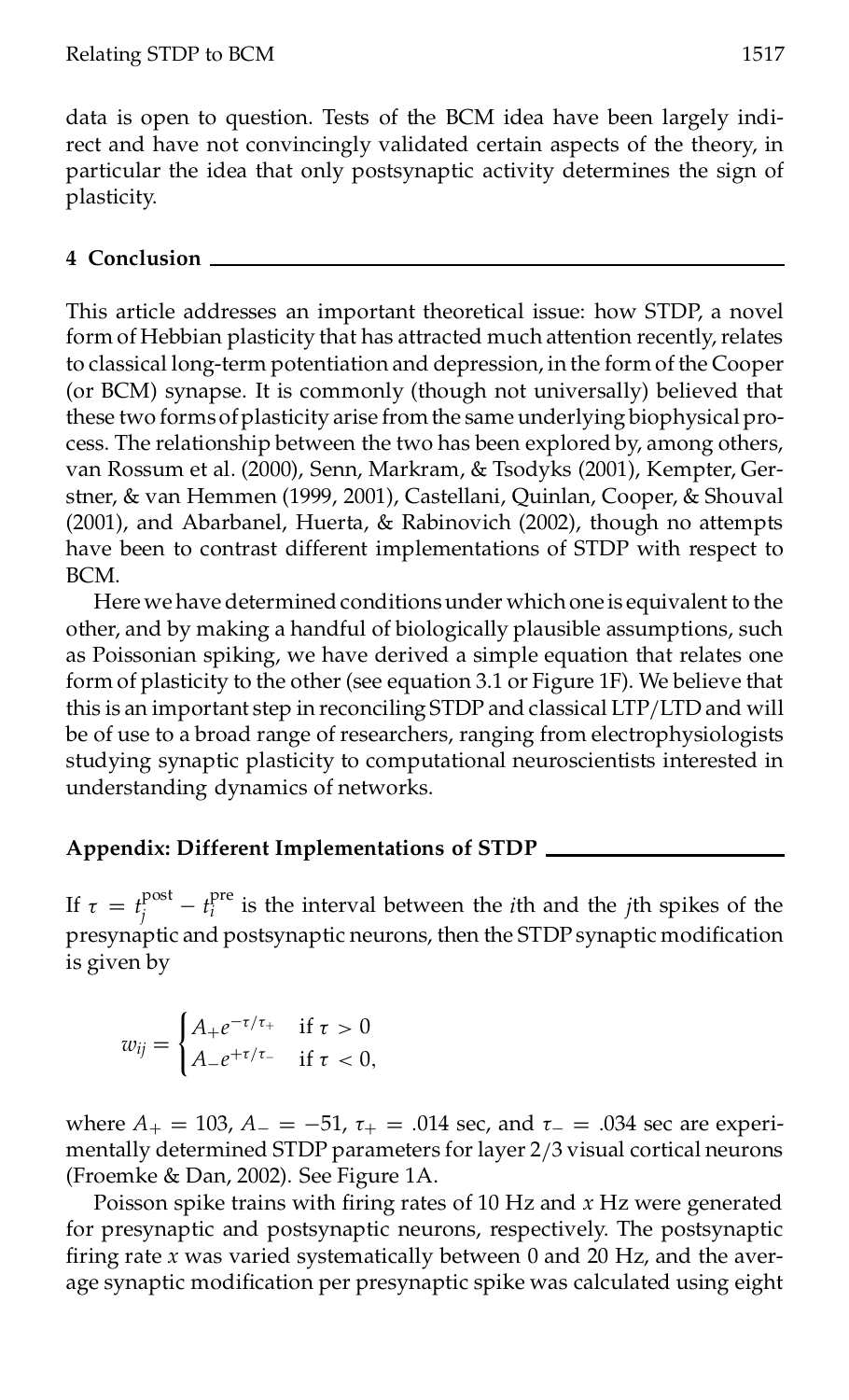STDP implementations, which are described below.

² *Classical additive STDP* adds the effect of all pairs,

$$
w=\sum_{i,j}w_{ij}
$$

and results in the straight line depicted in Figure 1d, which has a slope equal to the difference between the depression and potentiation areas. Indeed, for every presynaptic spike, all preceding postsynaptic spikes sample the depression curve, and all succeeding postsynaptic spikes sample the potentiation curve, so that the averaged net effect  $w$  is the difference between the areas beneath the curves multiplied by the postsynaptic firing rate. More precisely,

| average potentiation                                                                            | average depression |
|-------------------------------------------------------------------------------------------------|--------------------|
| $C(x) = \int_0^{\infty} A_+ e^{-t/\tau_+} x dt + \int_{-\infty}^{\infty} A_- e^{t/\tau_-} x dt$ |                    |
| $= x(A_{+}\tau_{+} + A_{-}\tau_{-}).$                                                           |                    |

² *Classical multiplicative STDP*,

$$
(1+0.01w) = \prod_{i,j} (1+0.01w_{ij}),
$$

is equivalent to the additive model if one considers the logarithm

$$
\log(1 + 0.01w) = \sum_{ij} \log(1 + 0.01w_{ij}).
$$

This also results in a straight line with a slope equal to the difference between the areas bounded by the curves,

$$
\int_0^\infty \log(1 + 0.01 A_{\pm} e^{-t/\tau_{\pm}}) dt.
$$

See Figure 1D.

² *Suppression additive STDP* assigns a suppression weight to each spike that depends on the time elapsed since the previous spike,

$$
e_i=1-e^{(t_i-t_{i-1})/\tau},
$$

where  $\tau^{\text{pre}} = 28 \text{ ms}$  and  $\tau^{\text{post}} = 88 \text{ ms}$ , so that the net effect is

$$
w = \sum_{i,j} e_i^{\text{pre}} e_j^{\text{post}} w_{ij}.
$$

This is the model of Froemke and Dan (2002), and the parameters are taken from that model. Because of the interactions between the spikes,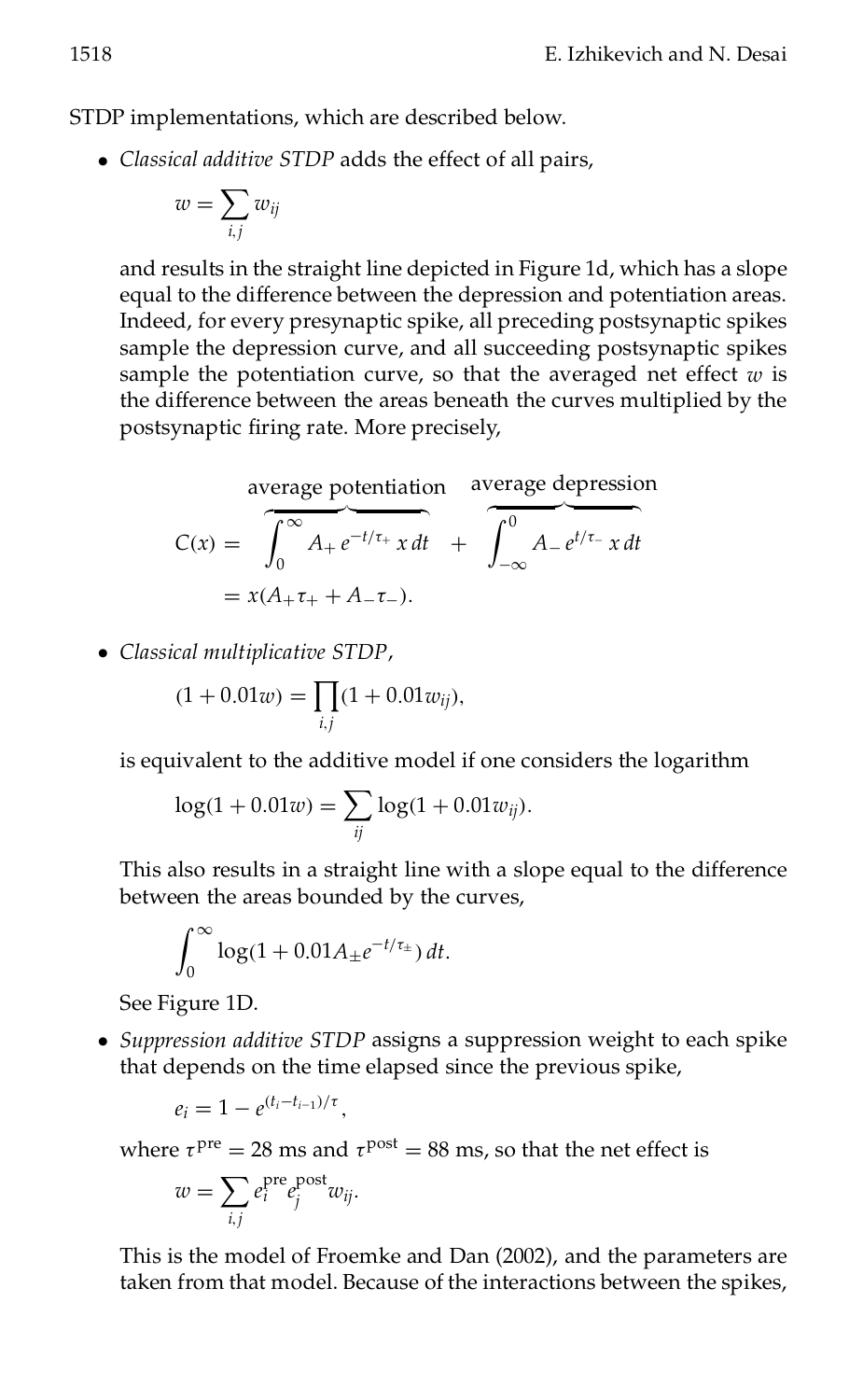all the spikes are in a chronic state of "suppression," that is,

$$
\langle e \rangle = 1 - \int_0^\infty e^{-t/\tau} x e^{-xt} dt = \frac{1}{1 + x\tau},
$$

and the averaged synaptic modification is the curve,

$$
C(x) = x(A_{+}\tau_{+} + A_{-}\tau_{-}) \frac{1}{1 + 10\tau^{\text{pre}}} \frac{1}{1 + x\tau^{\text{post}}},
$$

depicted in Figure 1D. It saturates at high firing rates but never crosses zero.

² *Classical additive STDP (correlated spike trains)*. When the pre- and postsynaptic neurons have correlated firings, the postsynaptic firing density can be represented in the form

$$
p(t) = x + ac(t),
$$

where  $c(t)$  describes the shape of the peak of the cross-correlogram, as in Figure 1C, and *a* is a scaling factor, which may depend on the postsynaptic firing rate  $x$ . The averaged synaptic modification has the form

$$
C(x) = \int_0^\infty A_+ e^{-t/\tau_+} (x + ac(t)) dt + \int_{-\infty}^0 A_- e^{t/\tau_-} (x + ac(t)) dt
$$
  
=  $x(A_+ \tau_+ + A_- \tau_-) + ac_0,$  (A.3)

where

$$
c_0 = \int_0^\infty A_+ e^{-t/\tau_+} c(t) dt + \int_{-\infty}^0 A_- e^{t/\tau_-} c(t) dt
$$

is a parameter that depends on the exact shape of the peak of the crosscorrelogram. If the magnitude of the peak is constant, then  $C(x)$  has the same straight-line form as in the uncorrelated case except that it is translated by *ac*0, as in Figure 1D. If the magnitude of the peak is proportional to the firing rate, for example,  $a = x$ , then  $C(x)$  is a straight line with the slope  $A_+\tau_+ + A_-\tau_- + c_0$ .

² *Semi-nearest-neighbor additive STDP*. For each presynaptic spike, we consider only one preceding postsynaptic spike and ignore all earlier spikes. The motivation for this is the idea that the preceding postsynaptic spike overrides the effect of the earlier spikes due to sublinear summation of membrane voltage in dendritic spines. If there is no saturation in  $Ca^{++}$  or glutamate/NMDA receptor dynamics, then all subsequent postsynaptic spikes must be considered. As a result, the postsynaptic probability density is exponential before the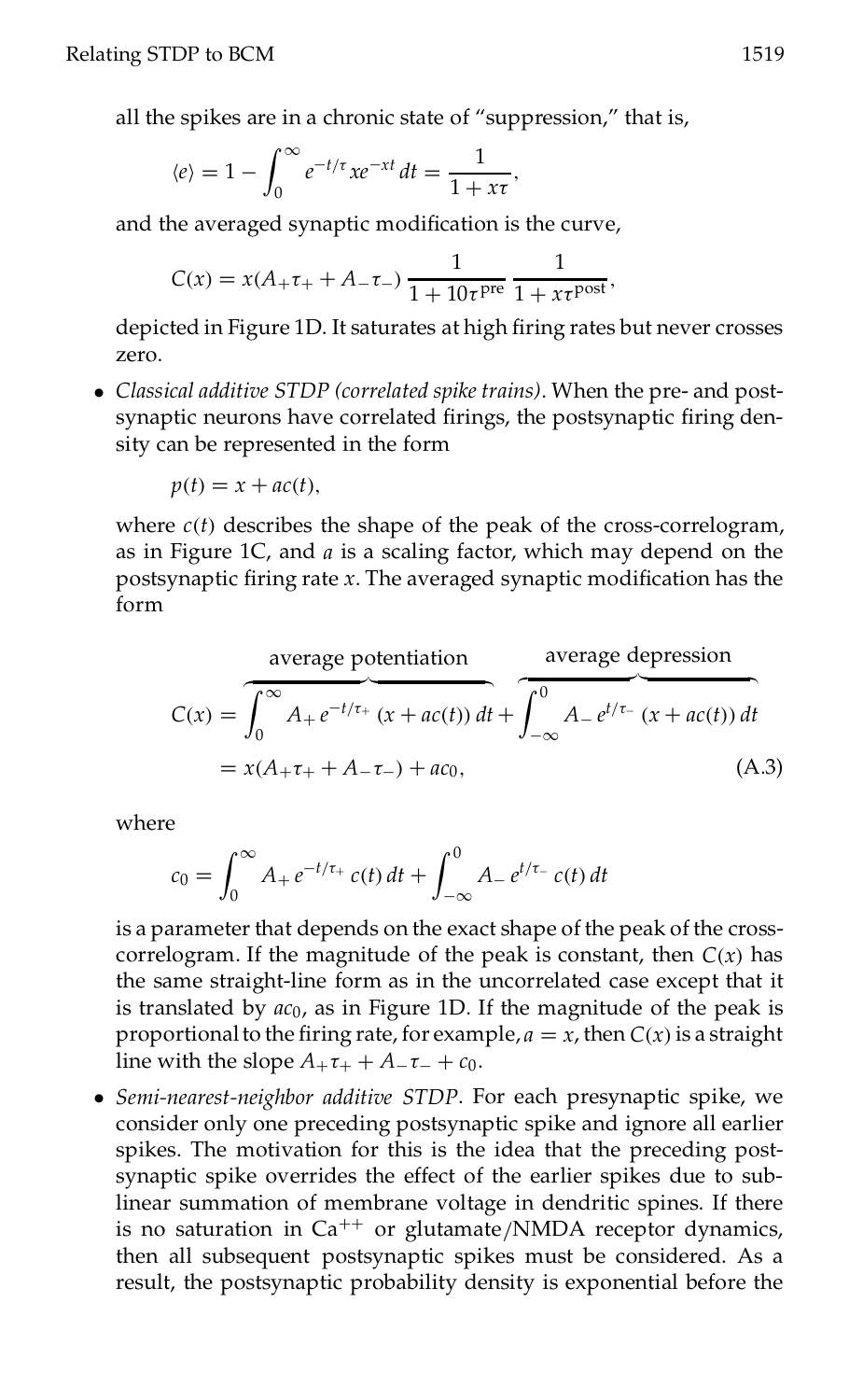presynaptic spike (as in Figure 1E) but flat after the presynaptic spike (as in Figure 1C). The resulting net modification per one presynaptic spike is

average potentiation average depression  
\n
$$
C(x) = \int_0^\infty A_+ e^{-t/\tau_+} x dt + \int_{-\infty}^0 A_- e^{t/\tau_-} x e^{xt} dt
$$
\n
$$
= x \left( A_+ \tau_+ + \frac{A_-}{\tau_-^{-1} + x} \right),
$$

which is similar to the curve depicted in Figure 1F.

² *Nearest-neighbor additive STDP*. For each presynaptic spike, only two postsynaptic spikes are considered: the one that occurs before and the one that occurs after the presynaptic firing. The resulting averaged curve,

$$
C(x) = \overbrace{\int_0^\infty A_+ e^{-t/\tau_+} x e^{-xt} dt}_{\tau_+ + \tau_- + \tau_+ + \tau_-}^{\tau_- + \tau_+ + \tau_-} + \overbrace{\int_{-\infty}^0 A_- e^{t/\tau_-} x e^{xt} dt}_{\tau_- + \tau_+ + \tau_-}^{\tau_- + \tau_+ + \tau_-}
$$

is depicted in Figure 1F.

• *Nearest-spike additive STDP*. For each pre-synaptic spike, one finds the nearest postsynaptic spike (model 2 in by Sjostrom et al., 2001), regardless of whether it is before or after the presynaptic firing. Since the conditional postsynaptic probability density is  $xe^{\pm 2xt}$ , the resulting averaged curve has the form

:

$$
C(x) = x \left( \frac{A_+}{\tau_+^{-1} + 2x} + \frac{A_-}{\tau_-^{-1} + 2x} \right) \, .
$$

² *Nearest-spike additive STDP with LTP winning* is similarto the one above except that the LTD due to "post then pre" pairs is not counted if the postsynaptic spike participated in LTP interaction. This corresponds to the model 3 implementation of STDP rule by Sjostrom et al. (2001). The conditional postsynaptic probability for LTP window is as above, that is,  $xe^{-2xt}$ ,  $t \ge 0$ . The probability for the LTD window depends on the pre- and postsynaptic firing rate, and it can easily be determined numerically. If both rates are the same, then it can be approximated by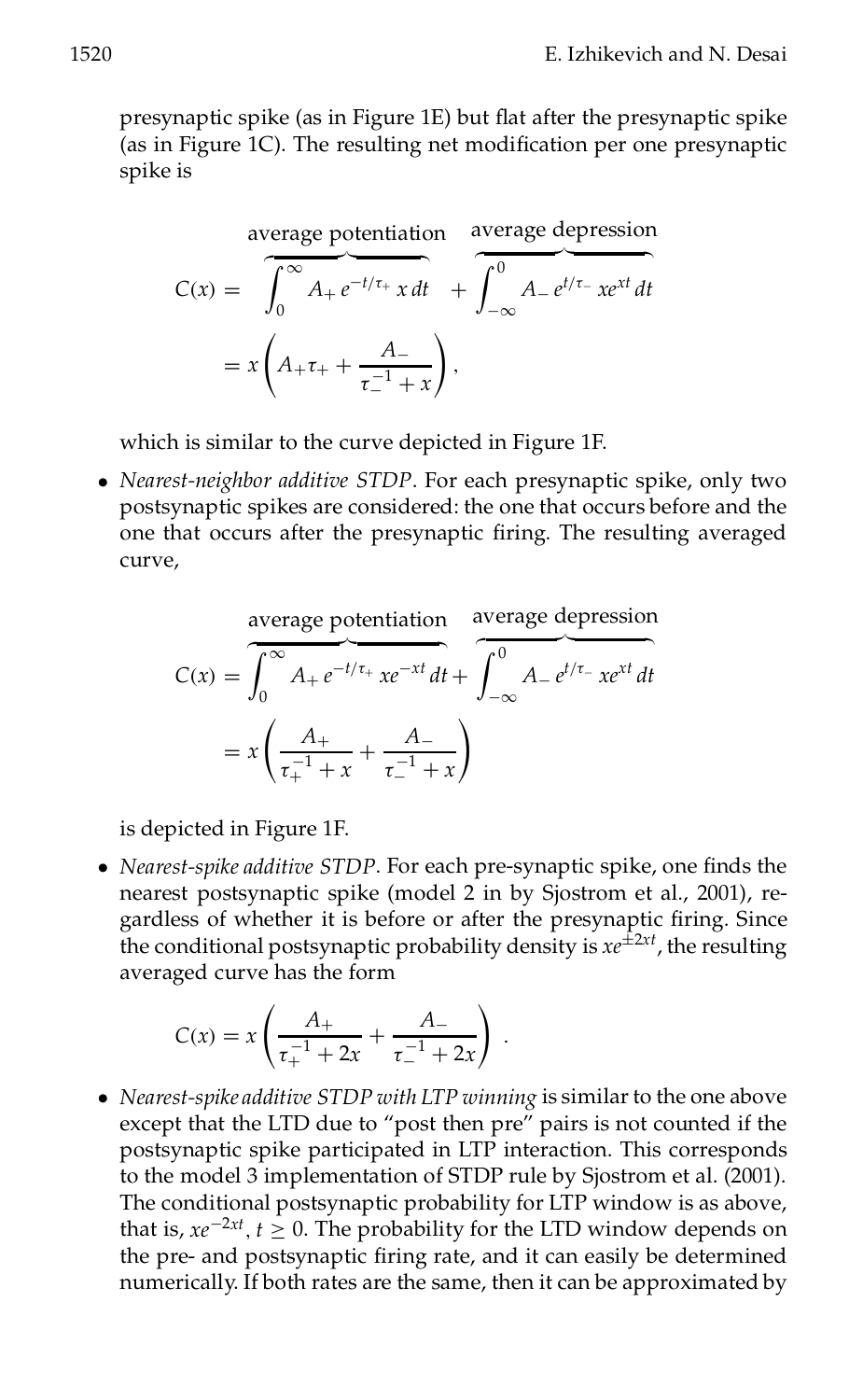

Figure 2: Stability diagram of two implementations of STDP rule.

 $2/3xe^{2xt}$ ,  $t < 0$ . The resulting averaged curve has the form

$$
C(x) = x \left( \frac{A_+}{\tau_+^{-1} + 2x} + \frac{2/3A_-}{\tau_-^{-1} + 2x} \right).
$$

**A.1 Stability of Various Implementations of STDP.** Using the relationship between STDP and BCM rules, we can study some aspects of stability of the former using the latter. Consider the BCM equation

$$
\dot{s} = C(x_{\text{post}}(t))x_{\text{pre}}(t),
$$

where  $s$  is the synaptic weight and  $x_{pre}$  and  $x_{post}$  are the pre- and postsynaptic firing rates. The form of the function  $C(x)$  provides invaluable information about the stability of synaptic modification even when there is no modification of the threshold. The additive, multiplicative, and suppression implementations of STDP without correlations result in negative functions *C*(*x*) depicted in Figure 1D provided that  $A_+\tau_+ < |A_-\tau_-|$ . In this case, the synaptic weight  $s \to 0$  for any nonzero pre- or postsynaptic firing rate. This result confirms findings of Song et al. (2000) that uncorrelated firing of a postsynaptic neuron always results in synaptic depression provided that the depression area of STDP curves is greater than the facilitation area.

When the postsynaptic firing rate is small, the postsynaptic neuron starts to exhibit correlations with presynaptic neurons (Song et al., 2000). Therefore, to study the dynamics of *s* for small  $x_{\text{post}}$ , we need to consider correlated probability density, such as the one in Figure 1C. The classical additive implementation of STDP results in  $C(x)$  having form A.3 depicted in Figure 1D and Figure 2, left. It has a nonzero globally stable equilibrium.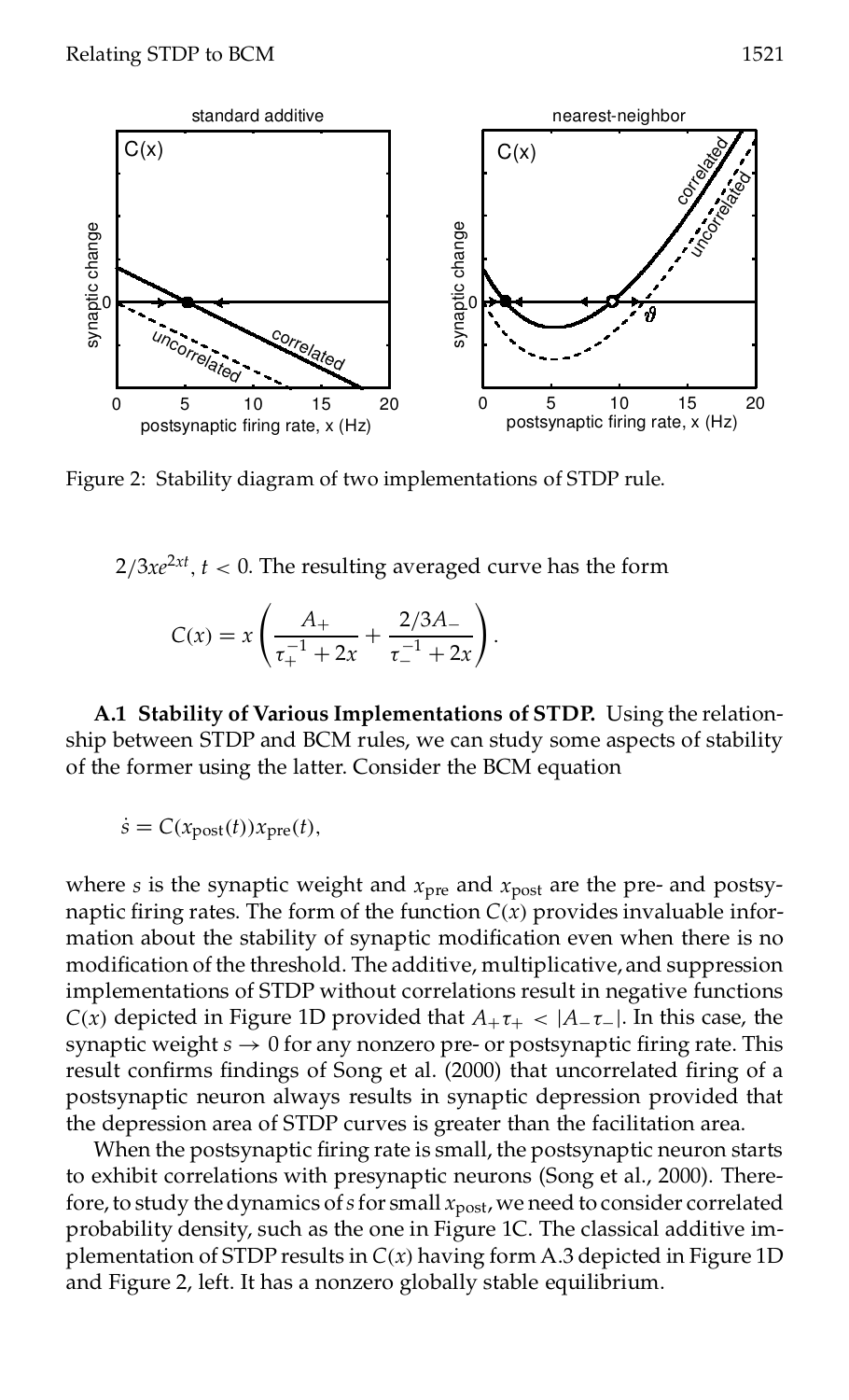Similarly, the nearest-neighbor implementation of STDP with correlations results in

$$
C(x) = x \left( A_+ \tau_+ + \frac{A_-}{\tau_-^{-1} + x} \right) + ac_0.
$$

Here, the term  $ac_0$  is due to correlations, as in the case of classical additive STDP considered above. The graph of this function is depicted in Figure 2, right, and it has a stable and unstable equilibrium. Small postsynaptic firing rates result in *s* conversing to the stable equilibrium (the black circle in the figure), whereas large firing rates result in a runaway dynamics of  $s$   $s \rightarrow +\infty$ . The stable equilibrium corresponds to a balance of potentiation, which is due to the correlations (coincidences) of pre- and postsynaptic firing, and depression, which occurs because the depression area of STDP is greater than the facilitation area.

If the term  $ac_0$  increases, the stable equilibrium in Figure 2, left, persists. In contrast, the stable and unstable equilibria in Figure 2, right, approach and annihilate each other via saddle-node bifurcation. The dynamics of this implementation of STDP becomes unstable: any firing rate of a postsynaptic neuron results in potentiation. Thus, the classical implementation of STDP is unconditionally stable, whereas the nearest-neighbor implementation can be stable or unstable depending on how strong the correlations are.

Finally, notice that we consider the issue of stability assuming that the postsynaptic firing rate does not depend on the strength of the synapse *s*. The qualitative results persist when  $x_{\text{post}}$  is a monotone function of *s* (i.e., the stronger the synapse, the higher the postsynaptic rate). More research is needed to determine the stability of various implementations of STDP when *x*post is a nonmonotone function of*s*(i.e., a very strong synaptic drive results in decreased input resistance and/or inactivation of Na conductances and, hence, a smaller firing rate).

#### **Acknowledgments**

We thank Jeff Krichmar, Anil Seth, and Jonathan Rubin for reading the first draft of the manuscript and making a number of useful suggestions. This research was supported by the Neurosciences Research Foundation and in part by a grant from the Alafi Family Foundation.

#### **References**

- Abarbanel, H. D. I., Huerta, R., & Rabinovich, M. I. (2002). Dynamical model of long-term synaptic plasticity. *PNAS, 99*, [10132–10137.](http://rudolfo.ingentaselect.com/nw=1/rpsv/cgi-bin/linker?ext=a&reqidx=/0027-8424^28^2999L.10132[aid=4951385])
- Bear, M. F., Cooper, L. N., & Ebner, F. F. (1987). A physiological basis for a theory of synapse modification. *Science*, 237, 42-48.

Bear, M. F., & Malenka, R. C. (1994). Synaptic plasticity: LTP and LTD. *[Curr.](http://rudolfo.ingentaselect.com/nw=1/rpsv/cgi-bin/linker?ext=a&reqidx=/0959-4388^28^294L.389[aid=1192811]) Opn. [Neurobiol.,](http://rudolfo.ingentaselect.com/nw=1/rpsv/cgi-bin/linker?ext=a&reqidx=/0959-4388^28^294L.389[aid=1192811]) 4*, 389–399.